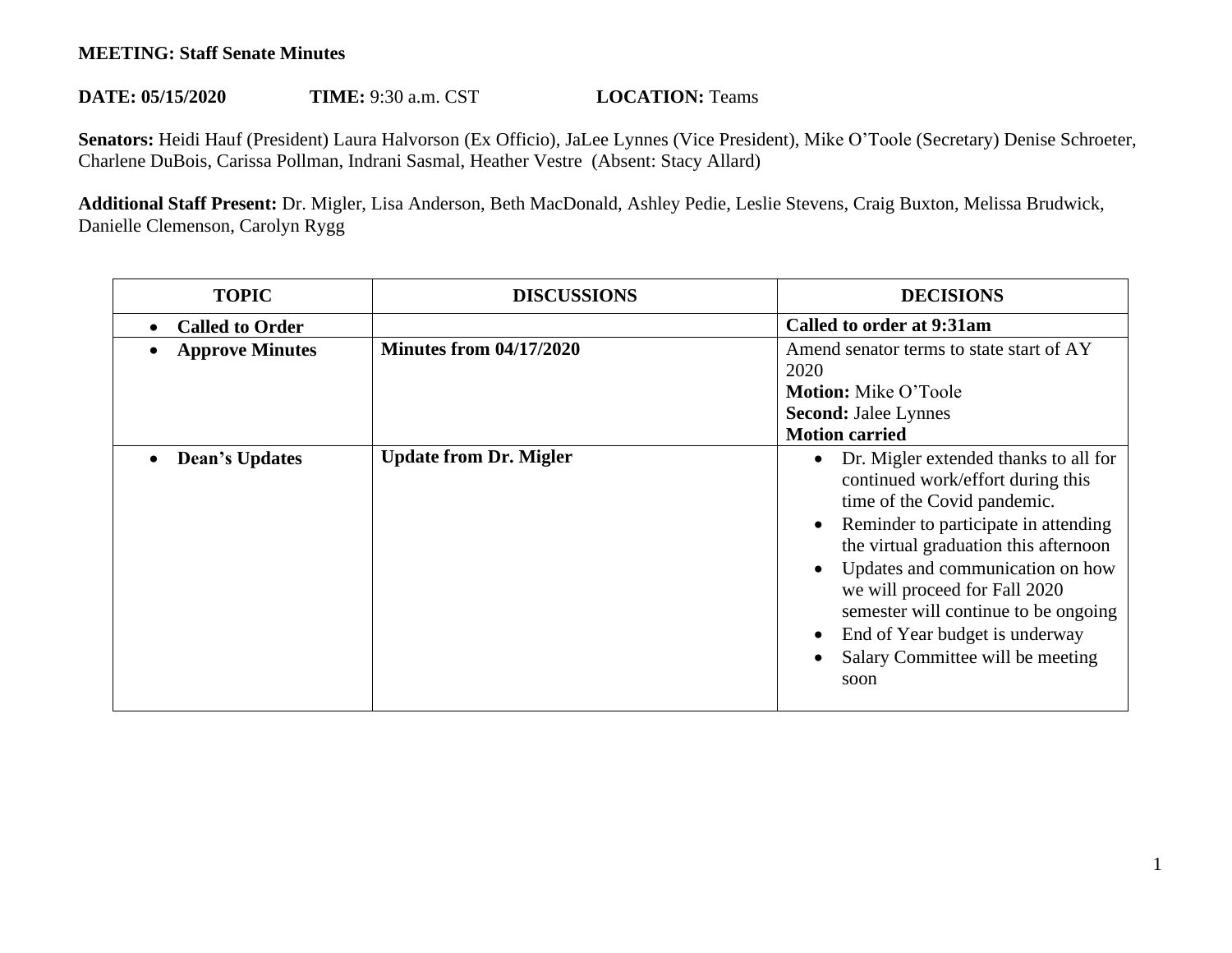| <b>Old Business</b> | <b>Welcome New Senators</b><br><b>Staff Senate Scholarship</b>                                                                  | Heidi extended a "Welcome" to our<br>new Senators: Carissa Pollman,<br>Indrani Sasmal, Stacy Allard and<br><b>Heather Vestre</b><br>Leslie Stevens provided info on how<br>to proceed with process for selecting<br>scholarship recipient - Leslie will<br>send info to Heidi<br>Laura provided clarification that the<br>recipient is to be an Online, full-time<br>student and the scholarship award is<br>for $$500$ (\$250 per semester)                                                                                                                                                                                                                                                                                                                                      |
|---------------------|---------------------------------------------------------------------------------------------------------------------------------|-----------------------------------------------------------------------------------------------------------------------------------------------------------------------------------------------------------------------------------------------------------------------------------------------------------------------------------------------------------------------------------------------------------------------------------------------------------------------------------------------------------------------------------------------------------------------------------------------------------------------------------------------------------------------------------------------------------------------------------------------------------------------------------|
| <b>New Business</b> | <b>Graduation</b><br><b>State Staff Senate Update</b><br><b>Review of By-Laws</b><br><b>Virtual Coffee Break/Recipe Sharing</b> | Heidi encouraged all to participate<br>in viewing the virtual graduation<br>Heidi provided update of topics<br>being discussed within NDSSS<br>(Impacts of Covid, Furloughs, and<br>Parking Permits)<br>June face-to-face NDSSS meeting<br>has been moved to a Pexip meeting,<br>due to ongoing concerns with Covid<br>NDSSS website is being redesigned<br>and campuses have been asked to<br>provide some pictures<br>DCB Staff Senate By-Laws were<br>reviewed/revised last year, but<br>Senators were asked to review and if<br>there is need for By-Laws<br>committee to review/revise it should<br>be brought to attention at our next<br>scheduled meeting<br>Heidi suggested a "Virtual Coffee<br>Break" be held with the theme of<br>"Recipe Sharing" – All thought this |